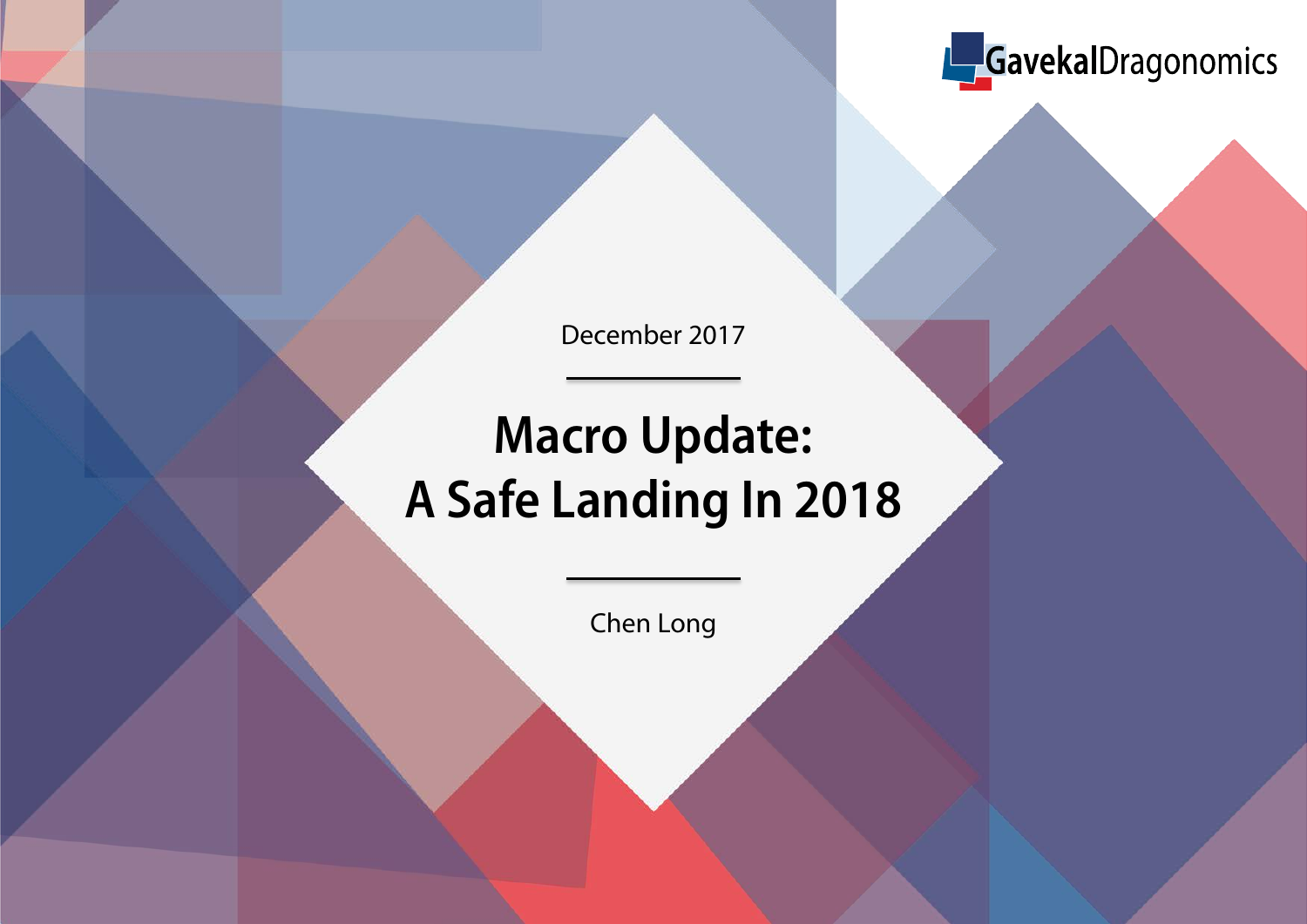## **The policy direction since the Party Congress**

### **The 19th Party Congress has the set the direction for the medium term**

o The Congress further strengthened Xi Jinping's leadership.

- o He wants reasonably fast but high-quality growth, which likely means the GDP growth target will be retained but gradually reduced.
- o The anti-corruption campaign is being institutionalized, increasing the central government's ability to enforce policies at the local level.
- o The state sector will retain a major economic role.
- o Environmental rules and housing policy are getting high-level attention.
- **Tightening financial regulation is the major theme of macro policy** 
	- o The campaign to de-risk and de-leverage the financial sector is going on longer than many anticipated.
	- o New asset-management rules aim to further reduce regulatory arbitrage and contain the growth of hidden credit.
	- o Banks are still facing pressure to reduce their "investments" and off-balancesheet exposure and to expand their loan books.

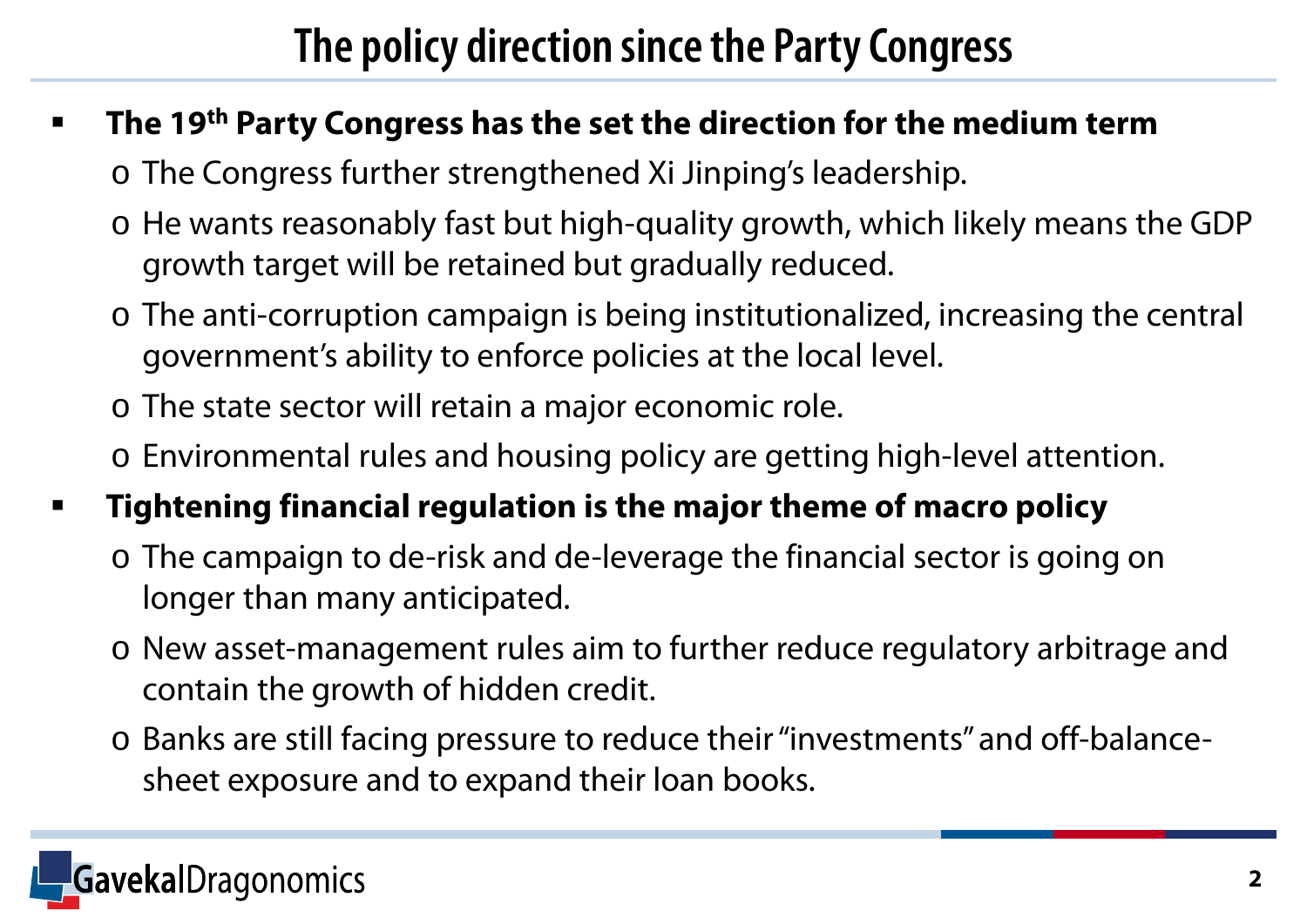## **The outlook for 2018**

### **The business cycle has peaked and momentum is cooling**

- o The housing cycle has turned and sales volume is likely to fall in 2018.
- o Financial regulation is still tightening, and credit growth is slowing.
- o The government seems willing to allow some deceleration in growth in order to achieve other policy goals such as environmental protection.
- **The base case is still a gradual and moderate slowdown, for these reasons:**
	- o Low inventories support growth in construction and real-estate investment.
	- o The financial tightening is aimed at interbank leverage, not corporate credit.
	- o Supply-side reform will keep industrial prices high, boosting corporate margins. Strong corporate profits in turn flow into wages and consumption.
	- o The synchronized global recovery will continue to benefit exports.
	- o The official growth target is unlikely to be much lower than 6.5%.

### **The main domestic risks:**

o Property policies and financial conditions could be tighter than anticipated. A squeeze on local government funding could hit infrastructure spending.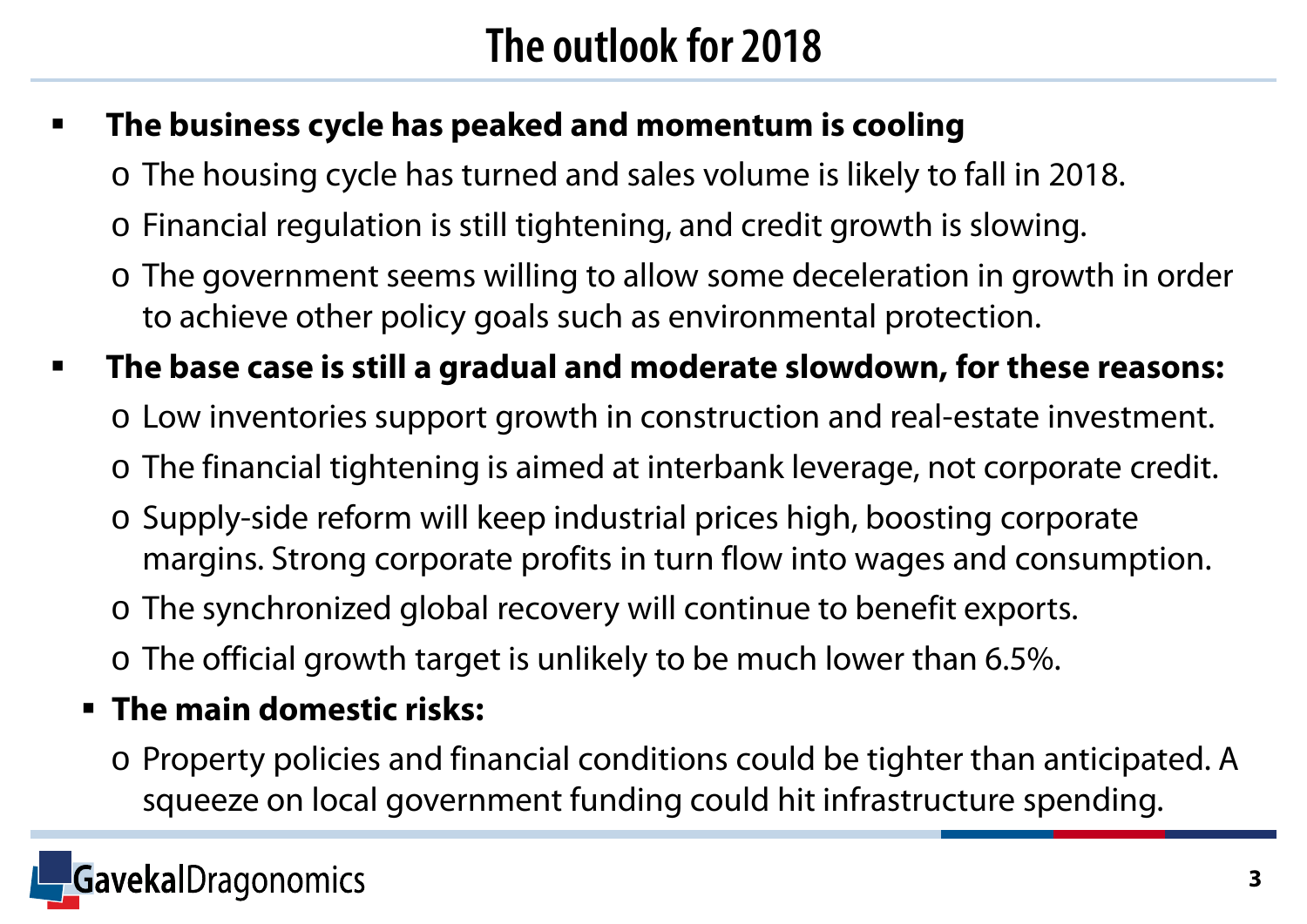## **China is still benefiting from a major industrial recovery**



2017 has been a year of stabilization for the Chinese economy, after a recovery in 2016. Real GDP growth is up nearly 7%, beating the growth target, but nominal growth is even more striking. After rebounding sharply from 6% to 11.8%, nominal GDP growth managed to stay above 11% for a full year—the best performance since 2011. Services have maintained fairly high growth but industry and construction are the heart of the story.

The share of the secondary sector (industry and construction) in GDP declined to under 40% by the end of 2016, while services' share rose to over 51%. However, the recovery of industrial sector has seen the multiyear decline pause, and it is likely that 2017 will be the first year since 2011 that the secondary sector will increase its share of the economy. The share of services has been stable while the share of agriculture continues to gradually shrink.



#### The secondary sector is regaining share after years of relative decline

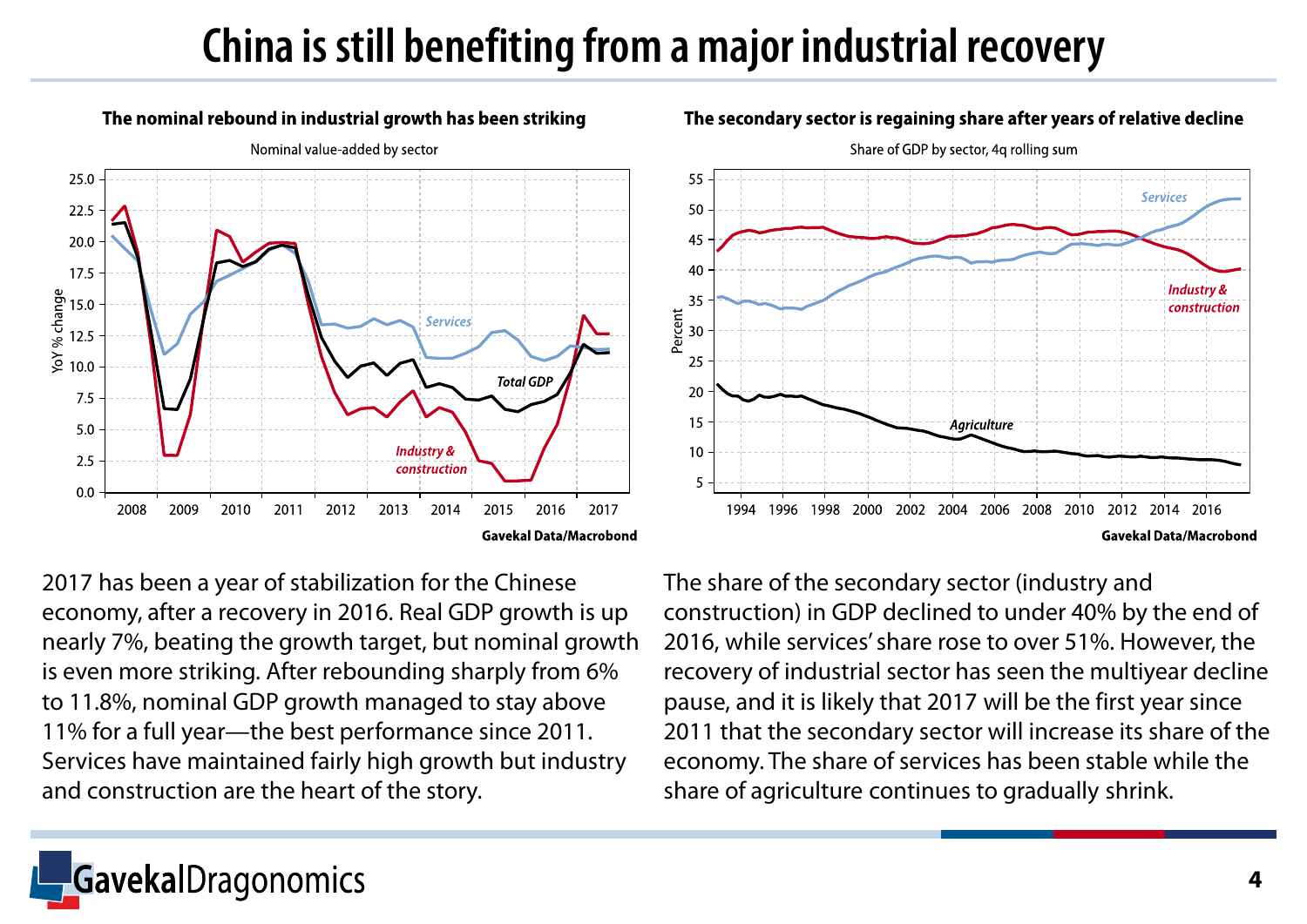### **Property market continues to cool off, but gradually**



A strong and extended property cycle has been key to the recovery. Property sales declined YoY in September and October after rising for 30 months, but rebounded to 5% growth in November. The pattern of mini-cycles along a very gradual downward trend is therefore continuing. While property sales are still headed for a decline in 2018, the correction is likely to be shallower than previous ones. But if policy tightens further there is a downside risk.

Construction and real-estate investment have also slowed, but they are holding up much better than sales growth, and starts rebounded to 18% YoY growth in November. Even with a slower pace of sales, inventories are so low that developers still need to replenish their inventories of projects, and land sales have actually accelerated. Construction activity should therefore slow down only moderately in 2018 even with a decline in property sales.



#### Construction activity has not slowed as much as property sales

alDragonomics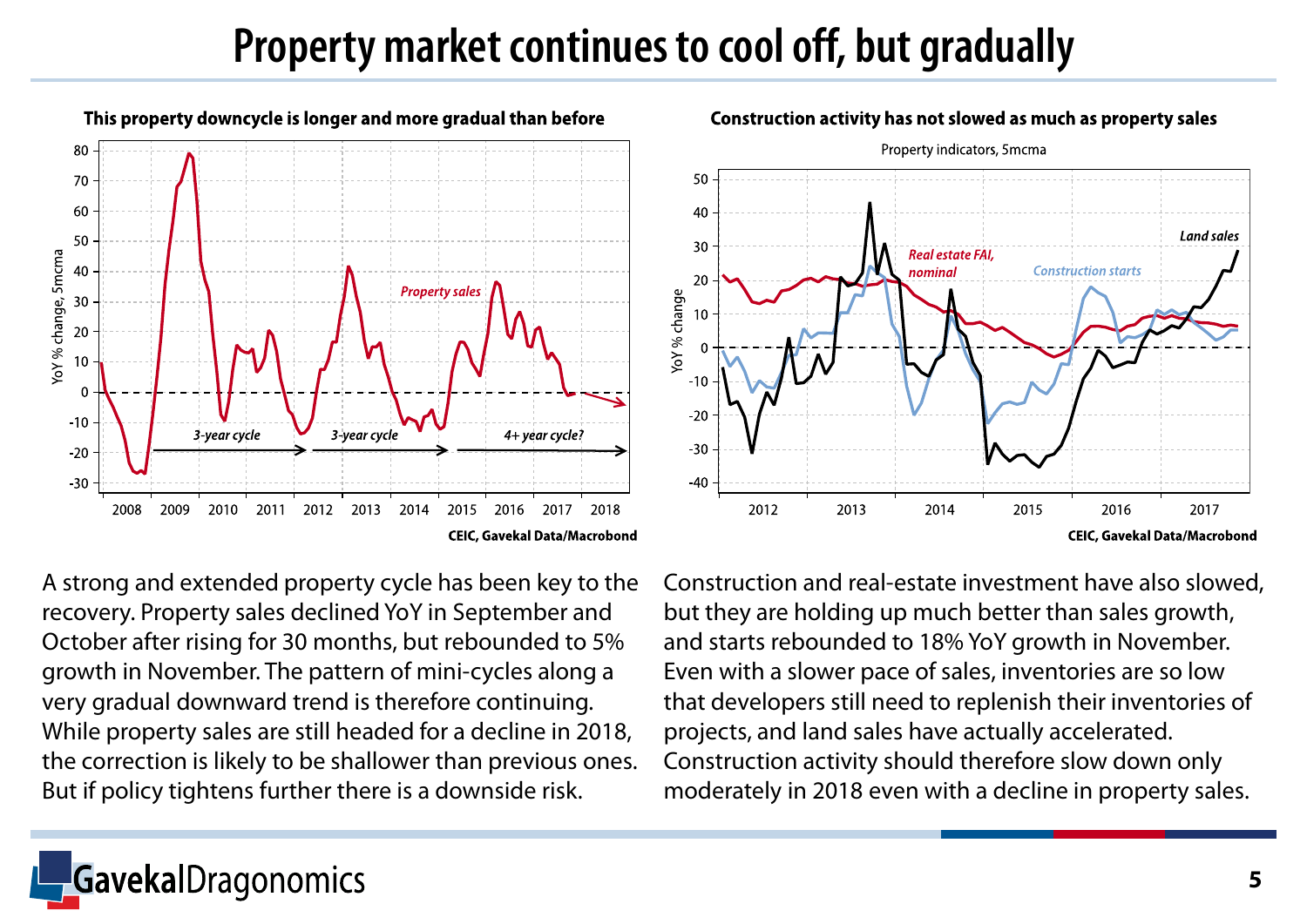### **Overall investment spending is slowing**



#### Capital spending has stabilized recently after its slowdown

Model of real growth in gross fixed capital formation 30 25  $\frac{1}{20}$ <br> $\frac{1}{20}$ <br> $\frac{20}{15}$ Model, monthly  $10$ Reported annual rea 5 growth in GFCF Model, 3mcm  $\Omega$ 2010 2011 2012 2013 2014 2016 2017 2015 **CEIC, Gavekal Data/Macrobond** 

Total fixed-asset investment spending has decelerated this year driven by the simultaneous slowdown in real-estate and manufacturing investment; services investment has also slowed notably. Infrastructure is still a major support to overall FAI spending, and its share in FAI has increased substantially. With the central government tightening rules for local government funding, there is uncertainty on whether infrastructure investment can hold up in 2018.

While nominal FAI is up 7.2% YTD in 2017 vs. 8.1% in 2016, and real FAI growth has showed even more sharply, the underlying trend in capital expenditure is likely a bit more positive. Our model of real growth in gross fixed capital formation has averaged 6.6% YTD in 2017 vs 6.4% in 2016. Manufacturing and real estate investment have stabilized in recent months, so if construction holds up a modest slowdown in total investment in 2018 is achievable.

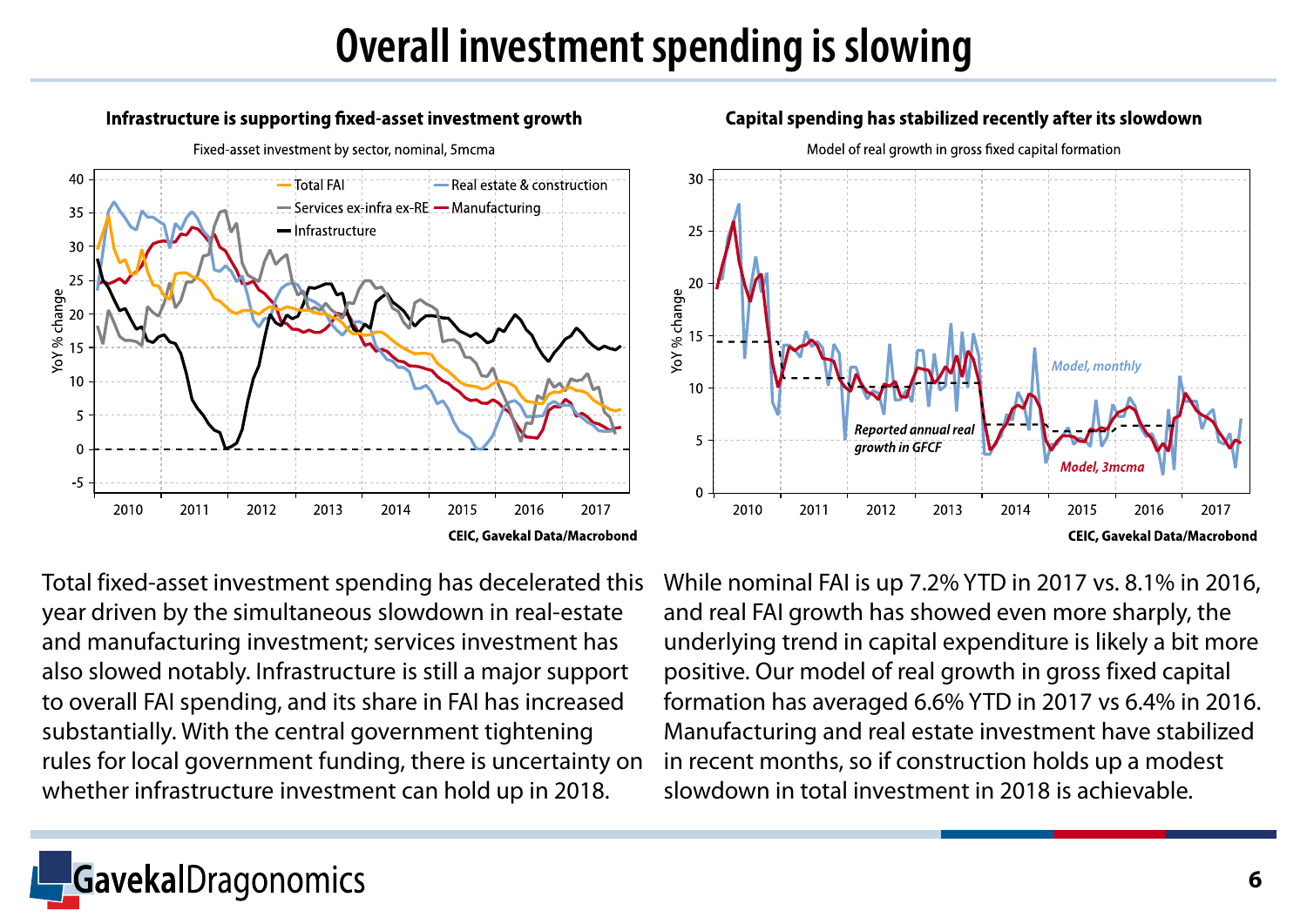### **Exports have been solid, but the trade surplus shrank**

 $-600$ 

2010

2011

2012



**Chinese exports have rebounded nicely** 

Exports have been a bright spot in 2017 after almost two years of negative growth, thanks to a strong global recovery and a boost from exchange-rate depreciation. Export growth has cooled from the rapid pace of H1 but remains well above the pace of recent years. Trade frictions with the US and other countries have grabbed headlines this year but have not had a meaningful impact on growth, and the risk of an all-out trade war is still low.

#### Current account, 4q rolling sum 600 15.0 500 12.5 400 10.0 300  $7.5$ 200  $5.0$ USD, billion  $2.5$ 100  $\mathcal{C}_{\mathcal{C}}$  $0.0 \, \text{m}$  $-2.5$  $-100$  $-200$  $-5.0$  $-300$  $-7.5$  $-400$  $-10.0$ Trade balance/GDP (rhs)  $\rightarrow$  CA balance (lhs)  $\rightarrow$  - CA balance/GDP (rhs)  $-500$  $-12.5$ Income (lhs) I Transfers (lhs) I Goods trade (lhs) I Services trade (lhs)

2013

2014

2015

2016

#### The current-account surplus has shrunk to 1% of GDP

**Gavekal Data/Macrobond** 

2017

 $-15.0$ 

Despite strong export growth, China's trade and current account surpluses both continued to decline in 2017. This is mainly because of strong nominal imports, with solid domestic demand and a rebound in commodity prices. Also, the services trade deficit continued to widen thanks to strong overseas spending by Chinese travelers. As a result, China's current account surplus is likely to shrink to 1% or less of GDP in 2017, the lowest level since the 1990s.

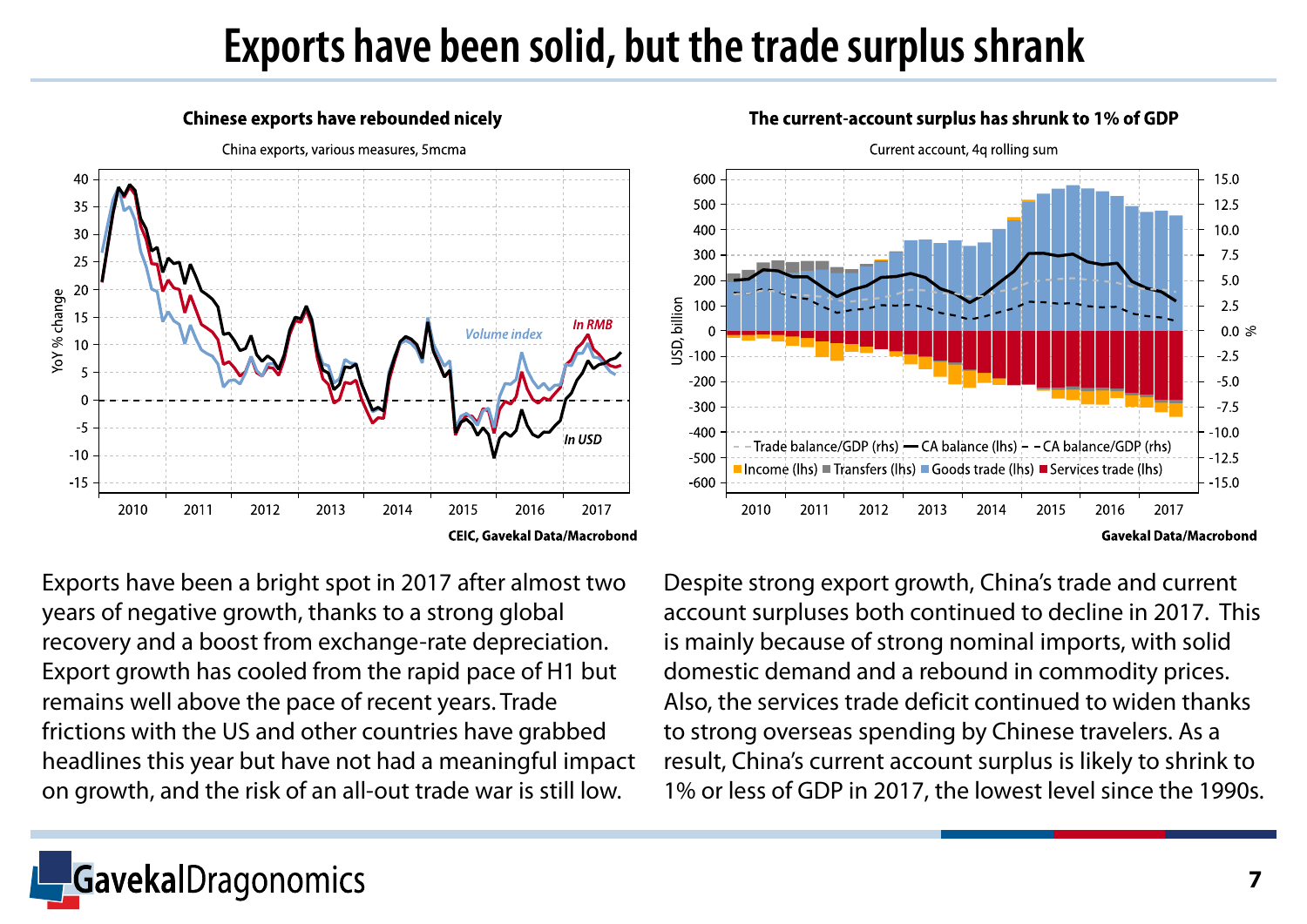## **Upstream prices stay elevated thanks to supply constraints**

### Supply-side policies have variously affected coal, steel and aluminum



Domestic output of materials subject to capacity cuts

Commodity prices are volatile but have stayed elevated



Domestic commodity futures

Growth in industrial value-added slowed to 6.1% YoY in November after averaging 6.8% in H1. Autos and equipment are part of the story, but there has also been a major slowdown in metals and energy production in Q4. Supply-side policies are still in place, and heavy industry is facing tight restrictions in North China to improve air quality. Aluminum output fell 16.8% in November, and steel, coal and other non-ferrous metals also declined.

Steel, coking coal and iron ore prices had another rally recently, with the rebar price bouncing to a new high thanks to the reduction in supply. This is likely related to the new restrictions on steel output during the winter heating season, but it also suggests that demand is holding up. The environmental restrictions that have reduced coal use in favor of gas for heating have also led to a surge in LNG prices.

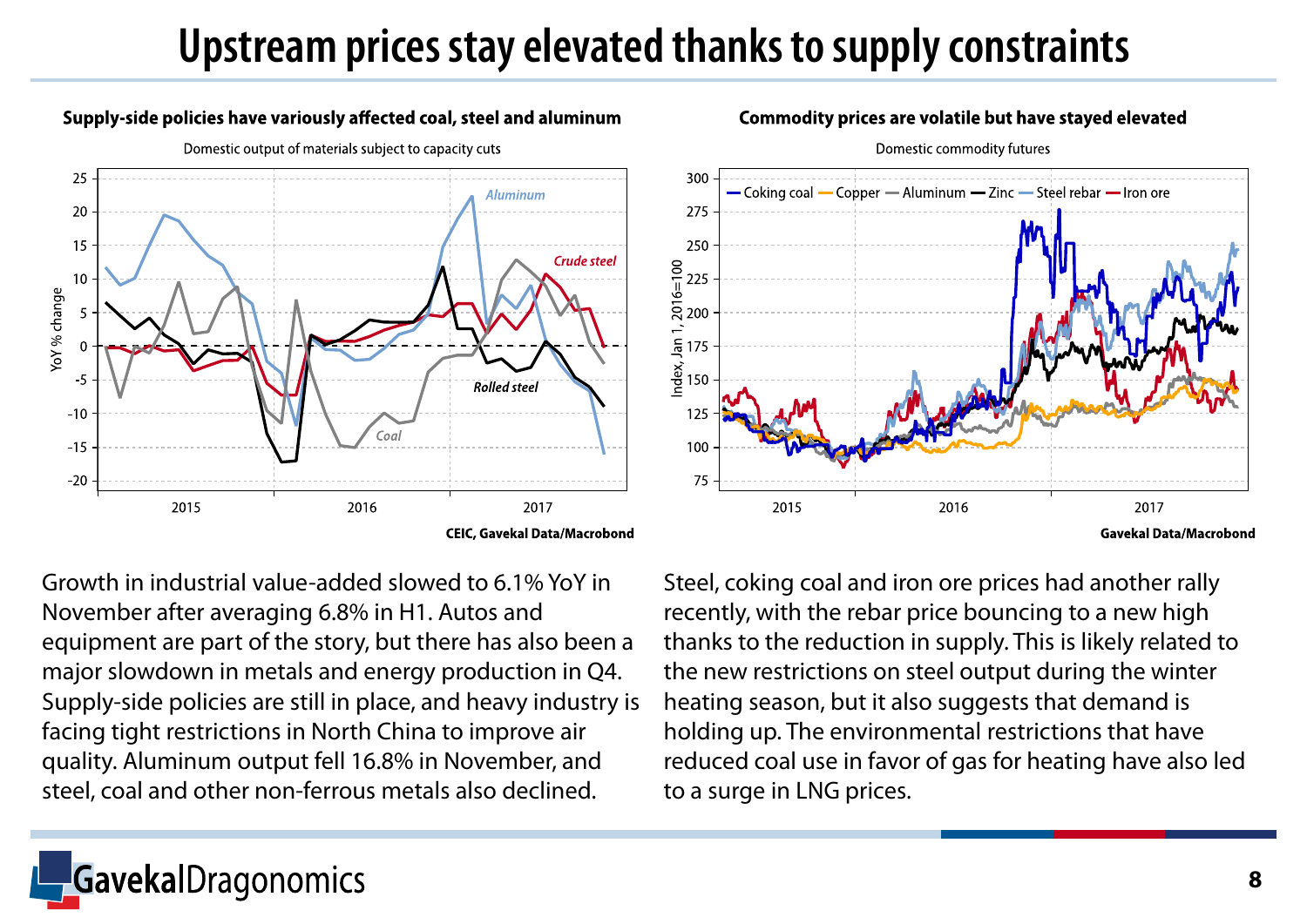# **PPI inflation is high, and CPI inflation has picked up slightly**

10.0

 $7.5$ 

 $5.0$ 

 $0.0$ 

 $-2.5$ 

 $-5.0$ 

2013



With commodity and metal prices still high, producer price inflation surprised on the upside in H2, and by November PPI was still up 5.8% YoY. This is a lot higher than our expectations earlier this year, since we thought the high base effect would cause PPI inflation to roll over to 2-3%. The high PPI continues to boost nominal GDP growth as well as industrial profits. In 2018, PPI inflation is likely to slow down a bit but there is still some upside risk. CPI inflation has been subdued for years, and is still below 2% in 2017. But the rise in the non-food CPI to 2.5%, the highest since 2011, has drawn some attention. Some of this is to do the medical component rising a lot as a result of healthcare reform. For 2018, the main risk is that food price inflation will pick up again after being negative for a full year. I think this will push up overall CPI to around 2.5%, which is still not very worrisome.

2015

2016

2017

**Gavekal Data/Macrobond** 



— Non-food CPI ■ Contribution from non-food

Contribution from food

- Food CPI

— Headline CPI

2014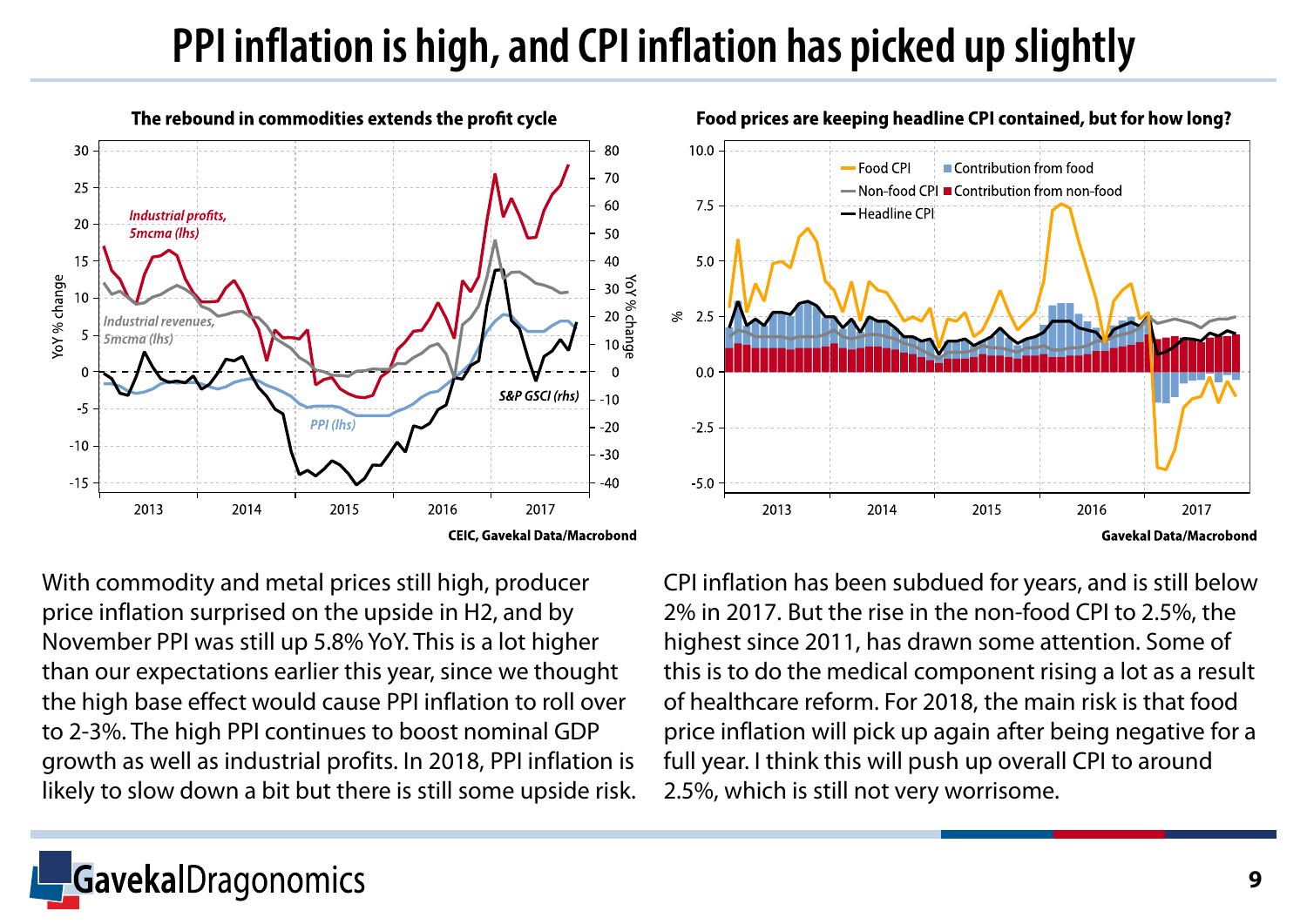### **Bonds sold off again despite a stable money market**



The PBOC raised interest rates on its reverse-repo and other lending facilities by 5bps to 2.5% on Dec. 14, reacting to the Fed's 25bps rate hike. But short rates in the interbank market were largely stable in Q4 and they have been higher than the PBOC reverse-repo rate. Rates for 3 month or longer money have also come up as banks look for more stable funding into the new year. Meanwhile, the PBOC has not moved benchmark lending rates for a year.

The onshore bond market experienced another sell-off starting in October. While the government bond yields only went up slightly, policy bank bonds and corporate bonds sold off more. CGBs are largely held by banks, but other bonds have more short-term investors who were facing pressure to shrink their operations under tightening financial regulation. Higher-than-expected inflation was also a factor, and continues to be a risk.





How the bond market responded to events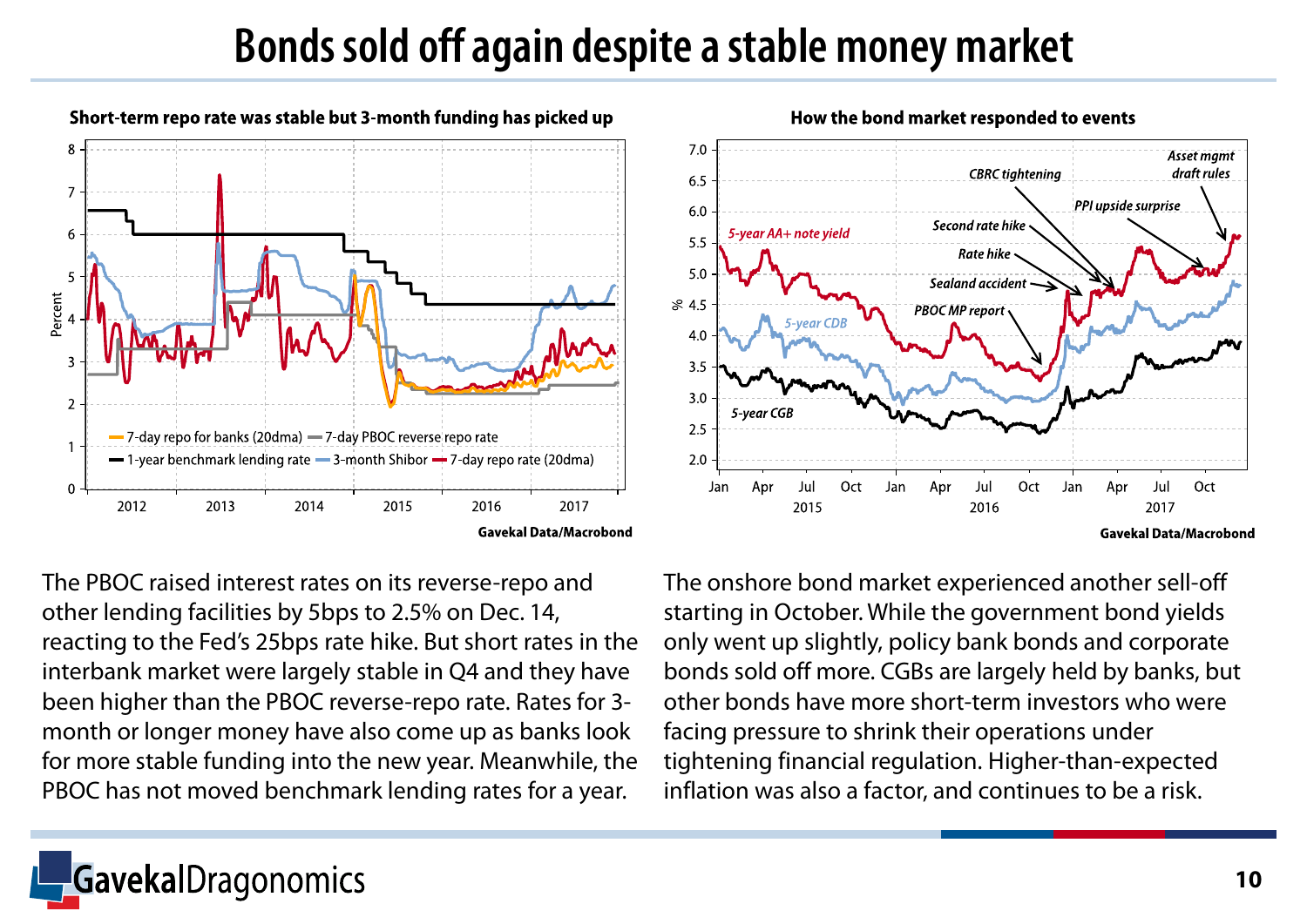# **Credit growth slows gradually despite financial de-leveraging**



Total credit growth has slowed only modestly as bank loans pick up



The tightening of financial regulation continues to weigh on the links among financial institutions. Banks' claims on nonbank institutions have been almost frozen in recent months, and YoY growth has fallen to single digits. This trend will likely continue in 2018 as there is no sign that regulators are going to reverse policy any time soon. In fact, new asset-management regulations suggest that banks will need to keep adjusting their business models.

Yet the regulatory tightening has still not had much effect on lending to the real economy. Banks are creating more credit via traditional lending channels to offset the shrinking off-balance-sheet channels. Total credit growth has decelerated only slightly to below 14% YoY in Q4, mainly because of slowing mortgage lending, but credit to the corporate sector has actually picked up to over 10% YoY. These trends should last into 2018.

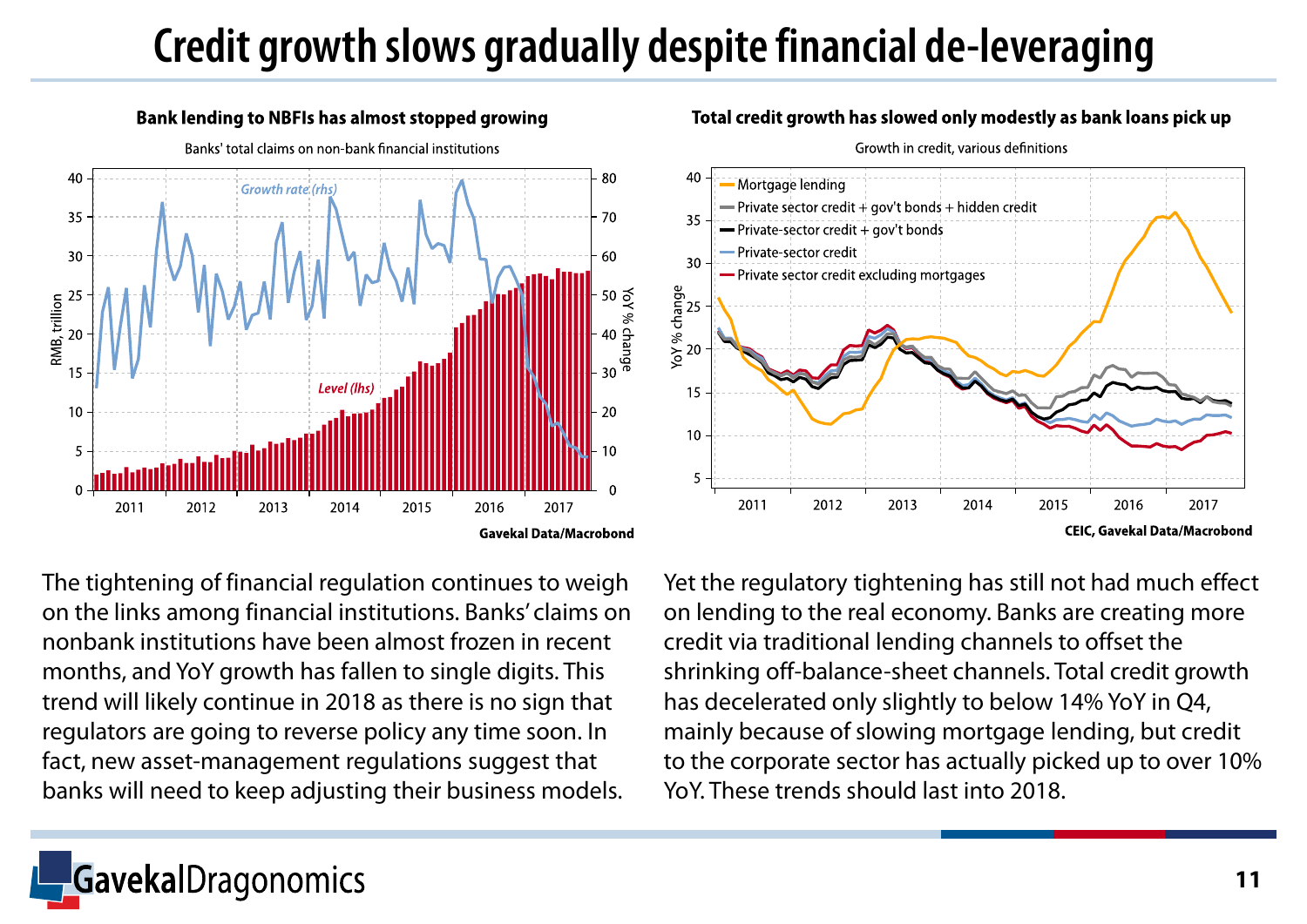### **Leverage has stabilized amid a rotation to households**



The combination of strong nominal GDP growth and moderate credit growth meant that overall leverage was relatively stable in 2017. Our estimate of the total debt/GDP ratio rose by only 5pp to 254%, the smallest gain since 2011. The corporate sector in particular has probably reduced its leverage, while households and government levered up. Policymakers will want to keep leverage stable, but it is hard to see it declining.



Household debt continued to rise rapidly this year, thanks to continued fast growth in mortgage lending as well as a rise in short-term consumer credit. Despite some slowdown, outstanding mortgage loans are still up 25% YoY in 2017, which delivered major support to the property market. Household debt levels are no longer low but are not extremely high in an international context. However this fast rate of increase may not be sustainable.

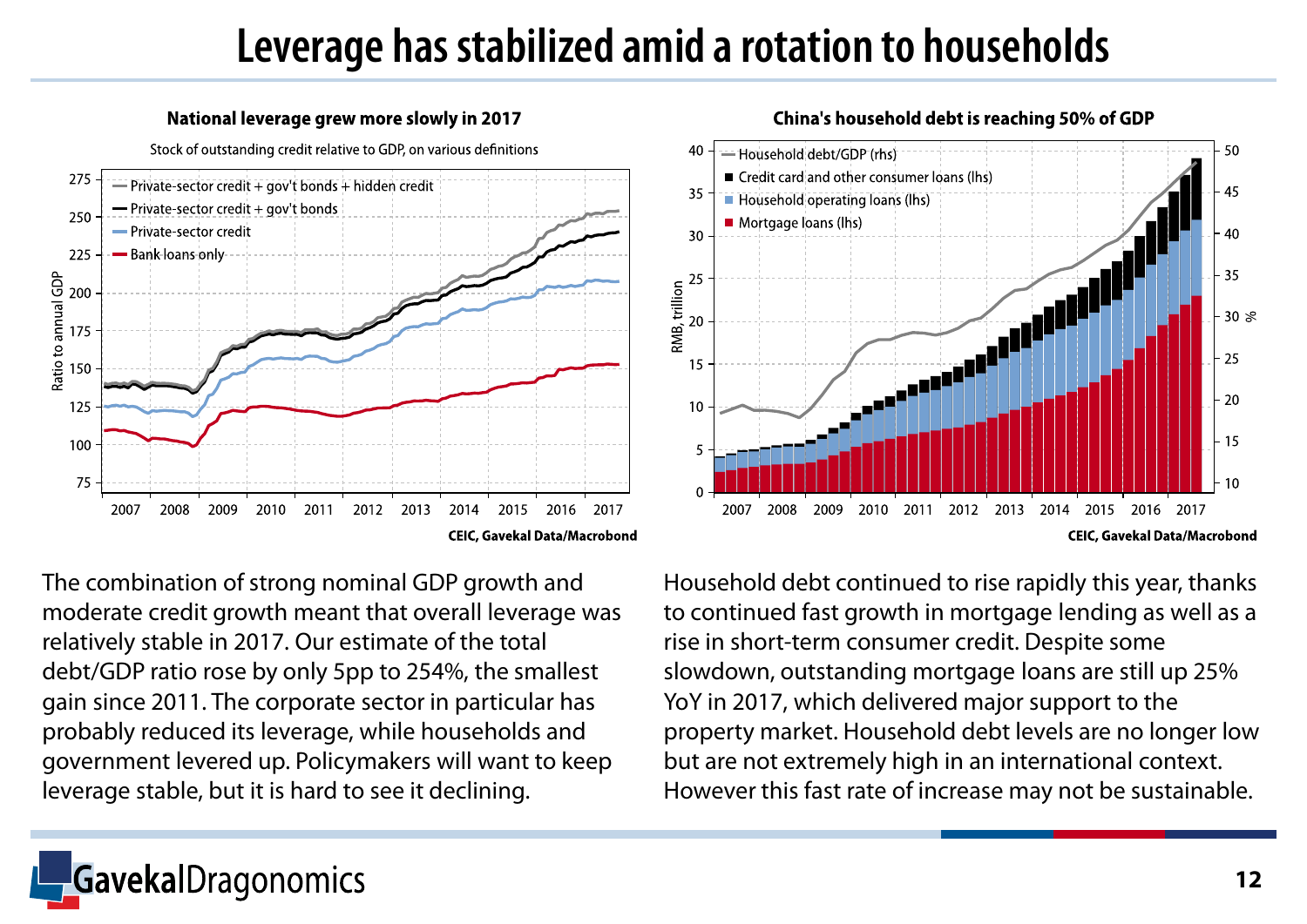## **Capital flows are balanced with few currency surprises**



The renminbi largely range-traded during Q4, as the US dollar was directionless and the trade-weighted CFETS index has been stable around 95. The PBOC seems comfortable with CFETS at this level, so the currency trajectory mainly depends on the USD. The outlook for the USD is a bit uncertain: the US is cutting taxes and the Fed is raising rates, but the cycles in Europe and Japan also are picking up. At Gavekal we are still not bullish on the USD.

Cross-border capital flows have stayed balanced as fading expectations of renminbi depreciation encourage corporates to sell their USD. Banks' net foreign exchange purchases turned positive for the first time since mid-2015, rising US\$0.29bn in September and US\$2.8bn in October. The nominal value of forex reserves also increased slightly to above US\$3.1trn. Absent surprises in the forex market, this pattern can continue in 2018.



**CEIC, Gavekal Data/Macrobond**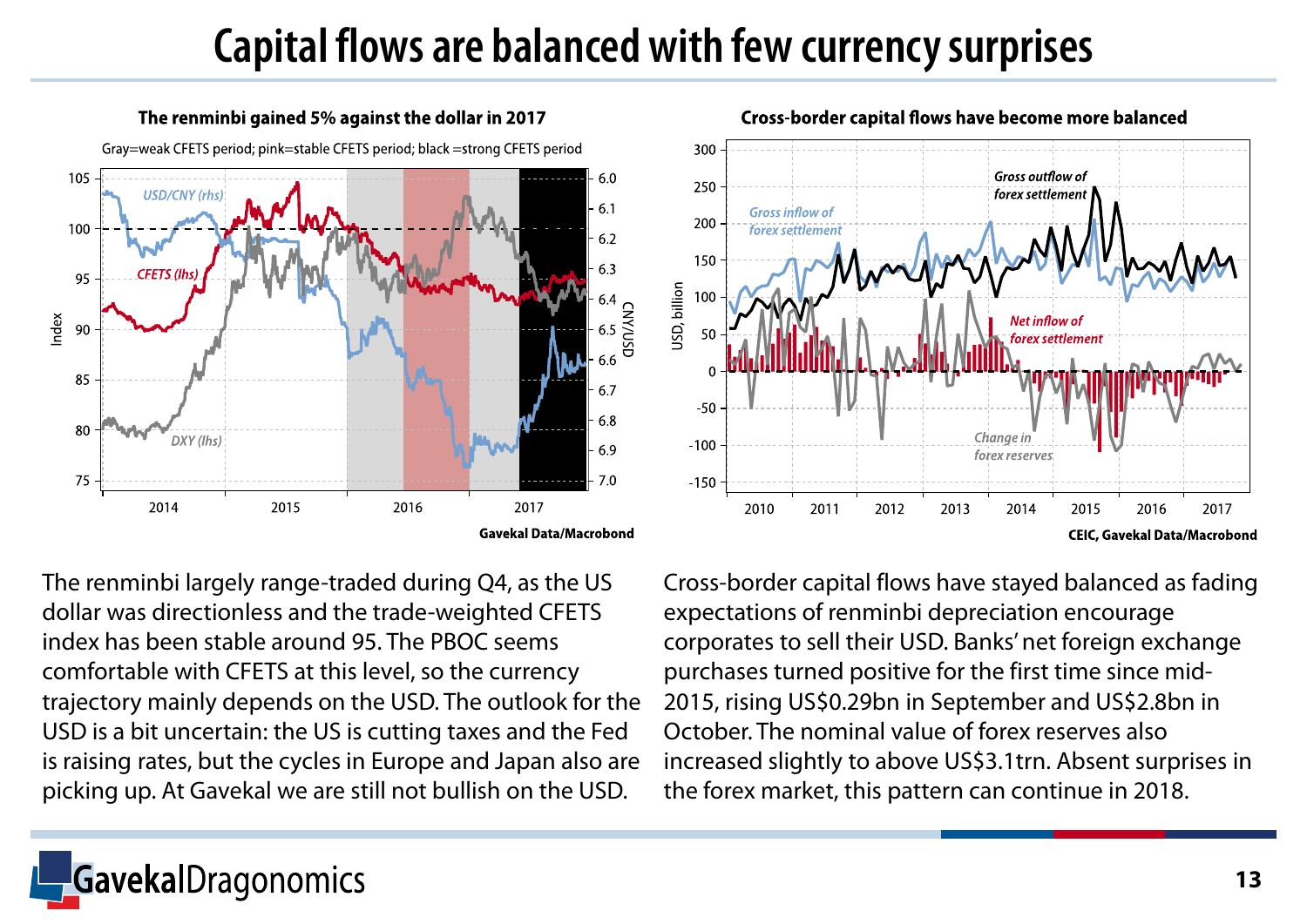## **Domestic equities are up, but lag offshore Chinese stocks**

### Chinese equities are rising but the real bull market is in offshore shares



#### Rebased to end-2016=100, in USD terms



#### Mainland investors' purchases of HK shares are steadily rising

Chinese stock markets have mostly had a strong year, although there was some correction in late November. But the divergences are striking: The MSCI China Overseas is up about 70% as it has the big offshore-listed internet firms, while the Shanghai Composite is only up 10% since it is dominated by large old-economy SOEs. The major indexes like the CSI 300 and Hang Seng are up about 30%, and I think they can continue their steady gains in 2018.

The Stock Connect programs have become more popular with investors on 2017. The southbound flow has totaled US\$64bn YTD, almost equal to the total before this year. Northbound flows also increased to US\$30bn, doubling the cumulative total to US\$53bn. The northbound inflows are concentrated in domestic consumer goods stocks, while southbound flows are focused on technology stocks and financials.

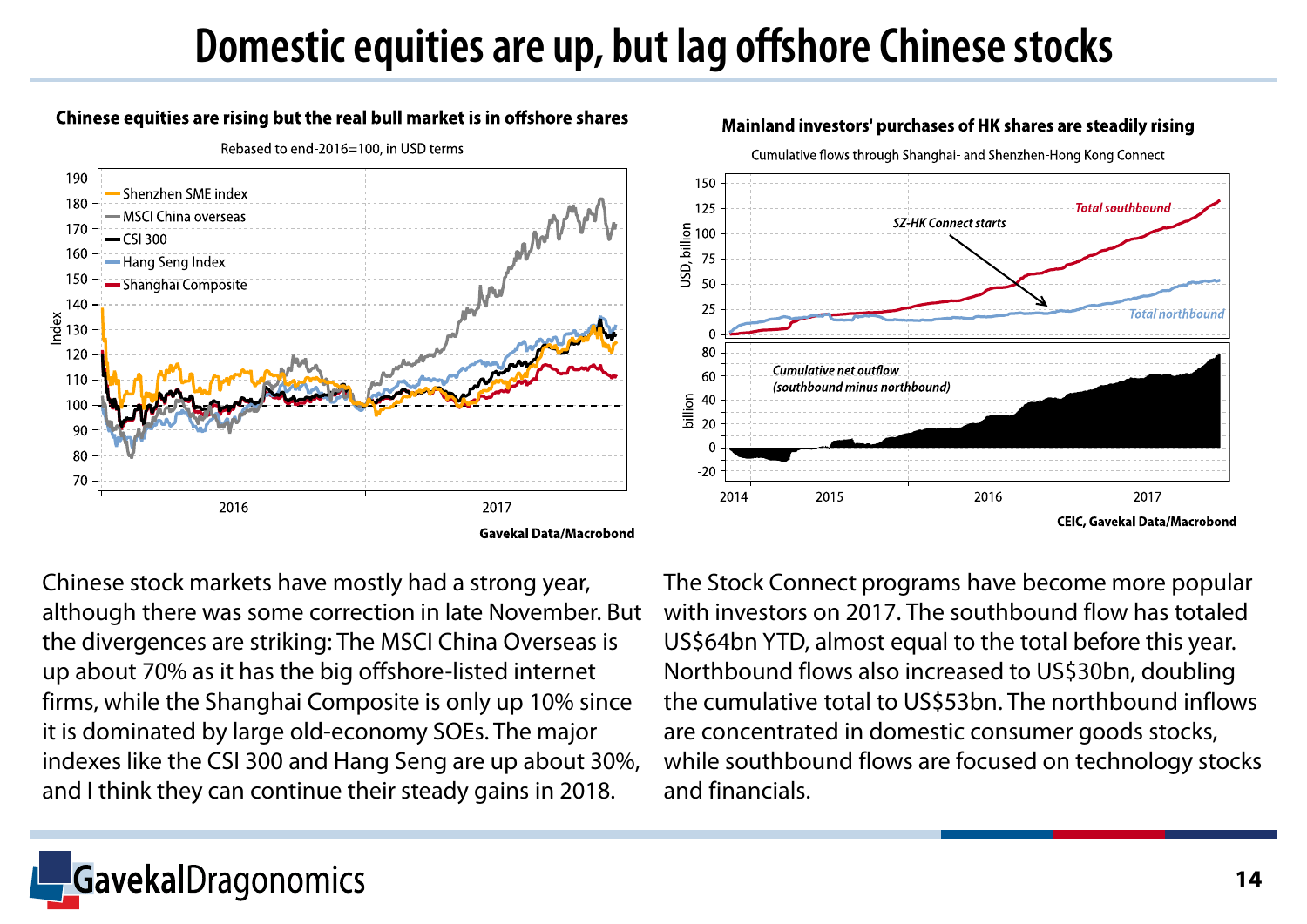### **Contact and disclaimer**

**This presentation was prepared by**

**Chen Long, China economist**

**[lchen@gavekal.com](mailto:lchen@gavekal.com)**

### **All research is available online at [research.gavekal.com](http://research.gavekal.com/gavekal-dragonomics)**

### **Copyright © Gavekal Ltd. Redistribution prohibited without prior consent.**

This report has been prepared by Gavekal mainly for distribution to market professionals and institutional investors. It should not be considered as investment advice or a recommendation to purchase any particular security, strategy or investment product. References to specific securities and issuers are not intended to be, and should not be interpreted as, recommendations to purchase or sell such securities. Information contained herein has been obtained from sources believed to be reliable, but not guaranteed.